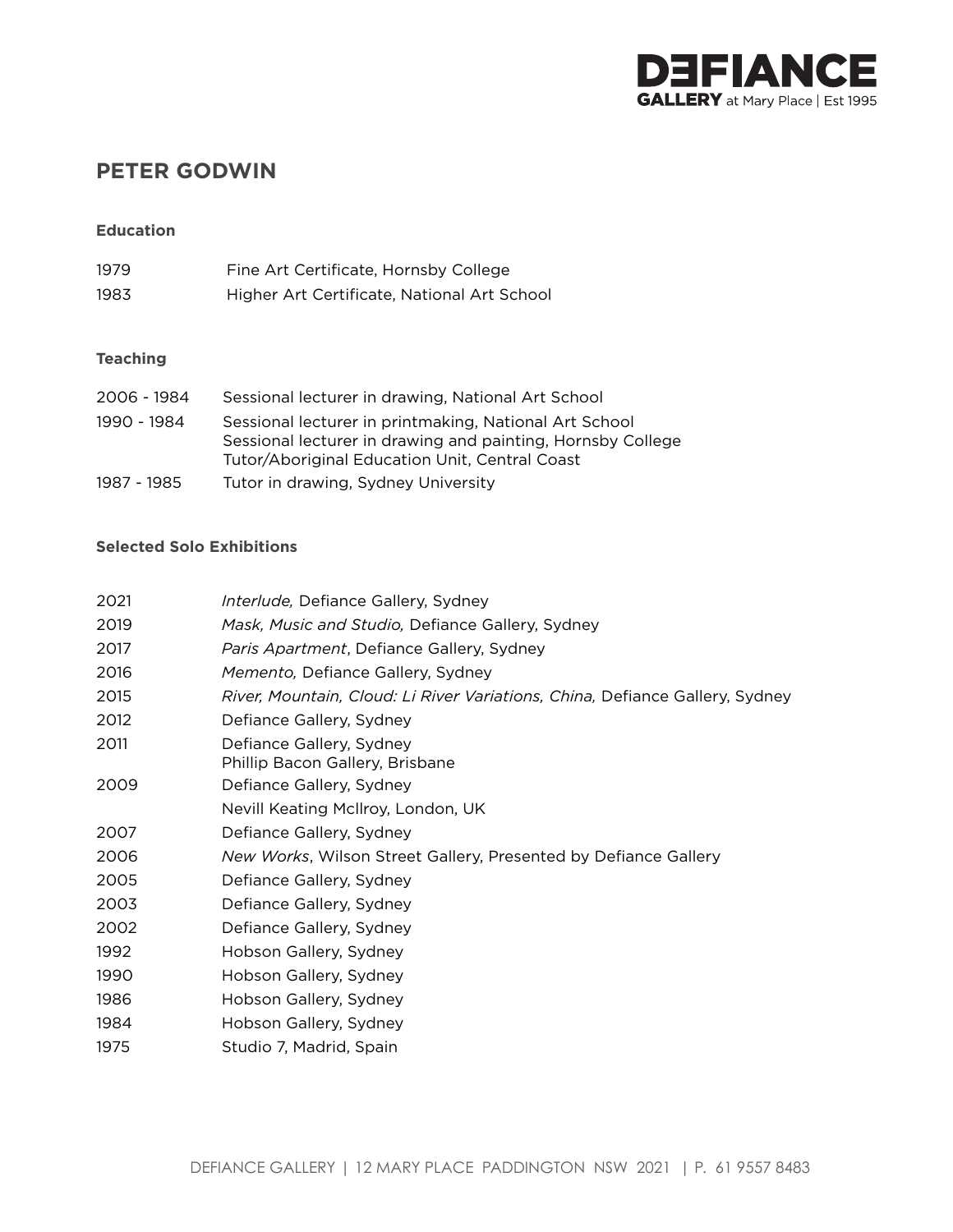## **Selected Group Exhibitions**

| 2019 | PAPER, Defiance Gallery, Sydney                                                                                                        |
|------|----------------------------------------------------------------------------------------------------------------------------------------|
| 2018 | Defiance at Mary Place, Painting and Sculpture, Defiance Gallery,<br>Alumni, National Art School<br>Interiors, Orange Regional Gallery |
| 2017 | Mosman Art Prize, Mosman Gallery, Sydney                                                                                               |
| 2016 | Abstracting the Landscape, Defiance Gallery Sydney                                                                                     |
|      | #savenas, Defiance Gallery, Sydney                                                                                                     |
| 2014 | The Painters Journey   HK   China, Hong Kong                                                                                           |
|      | The Summer Exhibition, Defiance Sculpture Park, Hunter Valley                                                                          |
| 2013 | Still Life, Lowy Gonski Gallery, AGNSW                                                                                                 |
|      | Six Artists   Seven Days, The AWC Kimberley Exhibition, Mary Place                                                                     |
| 2011 | The Landscape Show, Defiance Gallery, Paddington                                                                                       |
| 2010 | The Drawing Show, Defiance Gallery Newtown                                                                                             |
|      | The Opening Exhibition, Defiance Gallery, Paddington                                                                                   |
| 2008 | Same Place Many Views, Defiance Gallery, Sydney                                                                                        |
| 2007 | Country & Cuisine, Orange Regional Gallery, NSW<br>Exhibition touring NS, S.A., Vic, Qld                                               |
|      | Sulman Prize, Art Gallery of New South Wales, Sydney                                                                                   |
| 2006 | Same Place, Many Views, Defiance Gallery, Sydney<br>The Drawing Show, Defiance Gallery, Sydney                                         |
| 2005 | 2005: The Year in Art, National Trust S.H Ervin Gallery, Sydney                                                                        |
| 2004 | FONAS Exhibition, National Art School, Sydney                                                                                          |
|      | Mosman Art Prize, Mosman Gallery, Sydney                                                                                               |
| 2003 | The Year in Art: 2003, SH Ervin Gallery                                                                                                |
|      | National Art School, Sydney                                                                                                            |
|      | Defiance @ Danks, 2 Danks St, Sydney                                                                                                   |
| 2000 | Staff Exhibition, Cell Block, National Art School, Sydney                                                                              |
| 1999 | Staff Exhibition, Cell Block, National Art School, Sydney                                                                              |
| 1995 | James Harvey Gallery, Sydney                                                                                                           |
| 1993 | Gosford Regional Gallery, NSW                                                                                                          |
| 1992 | Gosford Regional Gallery, NSW                                                                                                          |
| 1991 | Hobson Gallery, Sydney, NSW                                                                                                            |
| 1987 | Hobson Gallery, Sydney                                                                                                                 |
| 1986 | <b>Faber Castell Drawing Prize</b>                                                                                                     |
| 1985 | <b>Faber Castell Drawing Prize</b><br>Hobson Gallery, Sydney                                                                           |
| 1984 | Faber Castell Drawing Prize                                                                                                            |
| 1979 | NSW Travelling Art Scholarship (highly recommended)                                                                                    |
| 1978 | NSW Travelling Art Scholarship (highly recommended)                                                                                    |